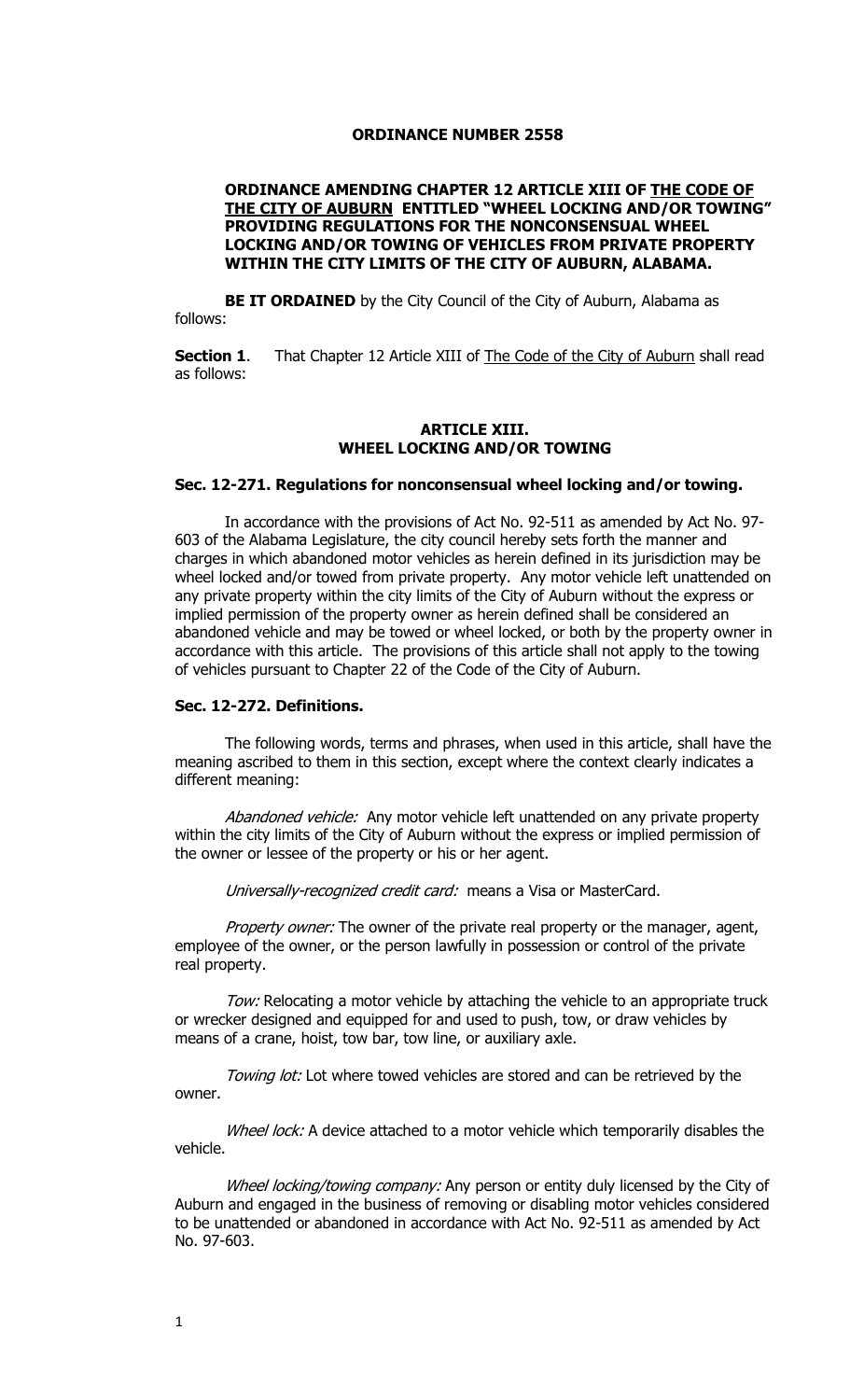Wheel locking and/or towing hours: Hours that the company is authorized by the property owner to actively tow and/or wheel lock vehicles on private property.

# **Sec. 12-273. Signs on private property.**

Private property, except property appurtenant to and obviously a part of a single-family residence, shall be posted with signs in accordance with this section prior to the towing or removal or wheel locking of any vehicles.

- (a) No motor vehicle may be wheel locked and/or towed from private property
	- unless the property is posted with signs meeting the following specifications:
		- 1. The notice shall be prominently placed at each driveway access or curb cut allowing vehicular access to the property, within five feet from the public right-of-way line. If there are no curbs or access barriers, the signs must be posted not less than one sign each 25 feet of lot frontage.
		- 2. The notice shall clearly indicate, in not less than two-inch high lightreflective letters on a contrasting background, that unauthorized vehicles will be towed or wheel locked, or both, at the owner's expense. The words "Tow Away Zone," Wheel Lock Zone," or Tow Away Zone and/or Wheel Lock Zone" shall be included on the sign in not less than four-inch high letters.
		- 3. The notice shall also include the following information: the wheel locking and/or towing hours, and the statement "Fees are Regulated by City Ordinance."
		- 4. The notice shall also provide the name and current telephone number of the person or firm towing or removing or wheel locking the vehicles, if the property owner, lessor, or person in control of the property has a written contract with a towing service or wheel lock service.
		- 5. The sign structure containing the required notices shall be permanently installed with the bottom of the sign not less than four feet above ground level, and be continuously maintained on the property for not less than 24 hours prior to the towing or removal or wheel locking of any vehicles.
- (b) Signs required by this section are the responsibility of the property owner.
- (c) The wheel locking/towing company may not wheel lock or tow any vehicle on private real property unless the signs fully comply with all applicable laws, ordinances and regulations.
- (d) It shall be a violation of this article for any person other than the property owner to move, remove or deface any tow away sign.

# **Sec. 12-274. Towing lot.**

- (a) All vehicles towed shall be towed directly to the towing lot owned or leased by the towing service and the vehicle shall not be kept in any temporary holding area.
- (b) The towing lot must be:
	- 1. capable of being securely locked;
	- 2. surrounded by a chainlink or solid wall type fence at least six (6) feet in height;
	- 3. illuminated with lighting of sufficient intensity to reveal persons and vehicles at a distance of at least 150 feet during nighttime, notwithstanding the provisions of Section 511 of the Zoning Ordinance.
	- 4. located within the city limits of the City of Auburn.
- (c) Name of towing company, towing fees, address, phone number, and office hours must be posted in a visible location at the entrance to the towing lot. Such informational sign shall not exceed six (6) square feet and is exempt from Article V1 (signs) of the Zoning Ordinance.

### **Sec. 12-275. Receipts.**

Receipts will be given by the wheel locking/towing company to each vehicle owner or authorized operator upon return of the vehicle. Receipts shall include: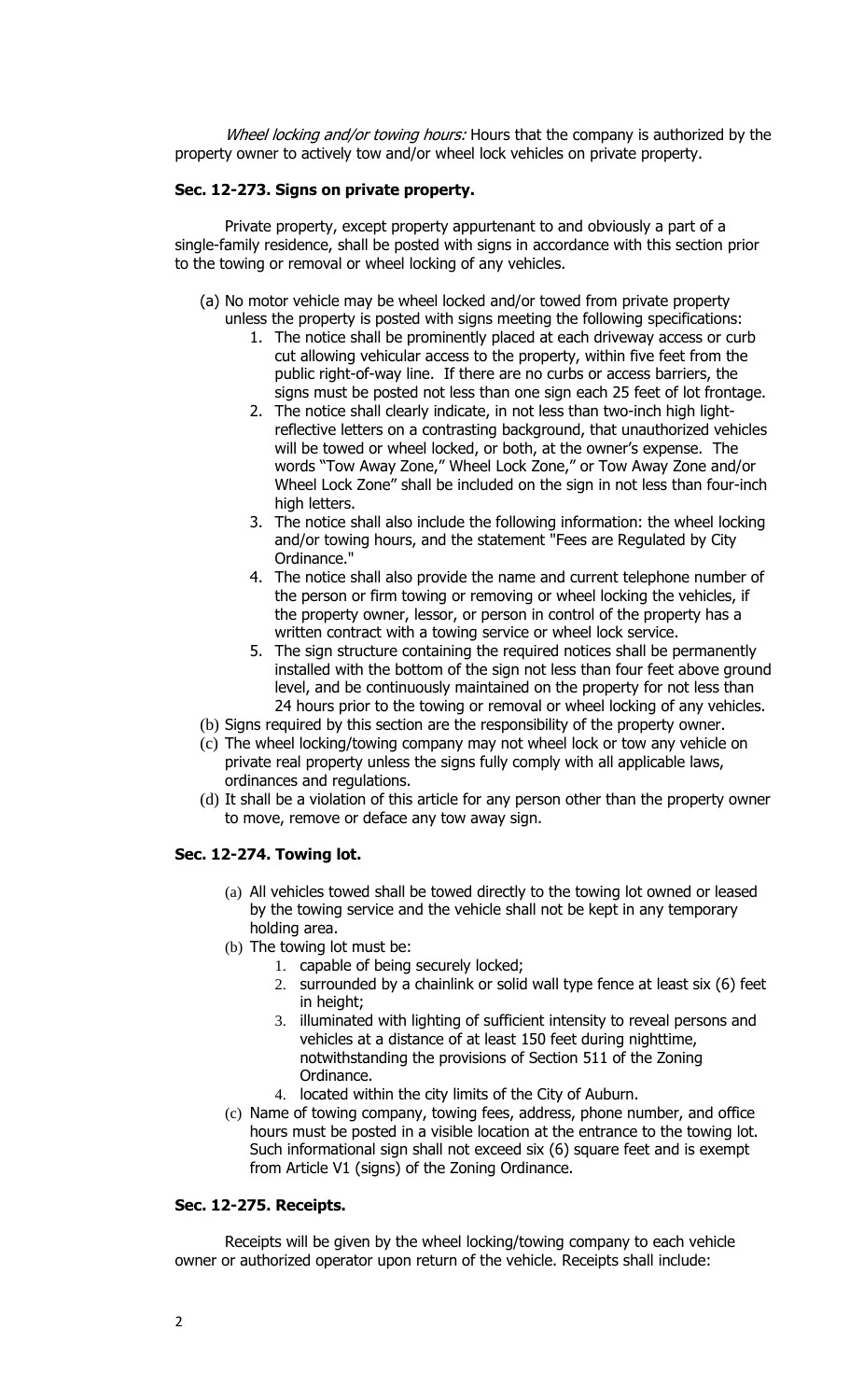- (a) itemization of all services rendered with charges identified in accordance with this article;
- (b) the identification of the person issuing the receipt;
- (c) the name, address, and telephone number of the wheel lock/towing company;
- (d) the date and time of the services including the time the vehicle was towed from private property and the time the vehicle was returned to the owner or authorized operator;
- (e) the name of the property owner who authorized the towing;
- (f) the following language: "Notice: Towing from private property is regulated by the provisions of Chapter 12 Article 8 of the Code of the City of Auburn."

# **Sec. 12-276. Business license and insurance requirements.**

Every person or entity desiring to engage in the business of towing or wheel locking within the city limits of the City of Auburn shall be subject to the provisions of City Ordinance Number 1842 (the business license ordinance) as amended and as may be amended. No business license for a towing company shall be issued to any person who has not first submitted to the city manager satisfactory evidence that (s)he has obtained insurance as provided herein.

No person shall operate a wheel locking/towing company without carrying a public liability insurance policy issued by an incorporated insurance company rated B+ or better by A.M. Best Insurance Company and authorized to write automobile liability insurance in the state, protecting private property, pedestrians, and other persons against injury, subject to the following minimum limits.

(a) Garage liability and automobile liability: Policies in amounts not less than seven hundred fifty thousand dollars (\$750,000.00) combined single limit (CSL). (b) Garage keepers legal liability: Written on a comprehensive basis (including therein damage as the result of fire, theft, vandalism, and collision) with no greater than one thousand dollars (\$1,000.00) deductible and limits of no less than fifty thousand dollars (\$50,000.00) for vehicles damaged when stored, parked, serviced, or attended. The garage keepers coverage should have a tow truck liability endorsement covering damage (including mechanical damage) to a vehicle in the process of being towed, with no greater than a one thousand dollar (\$1,000.00) deductible and limits of no less than fifty thousand dollars (\$50,000.00).

Such policies shall include an endorsement to the effect that the policy shall not be canceled without notice of cancellation being served upon the city manager at least thirty (30) days prior to the date of the cancellation. Such policy shall have a term of at least one year. A certificate of insurance evidencing the above coverage amounts shall be filed with the city manager.

In the event that such insurance policies should expire or be canceled, the business license for which said insurance was submitted shall immediately become null and void and it shall be unlawful for any person to do any wheel locking and/or towing after the expiration or cancellation of such insurance policy.

# **Sec. 12-277. Fees.**

No additional fees shall be charged for wheel locking/towing which are not identified herein. All wheel locking/towing companies licensed by the city and operating under the provisions of this article shall adhere to the following schedule of maximum service fees:

Wheel locking maximum fee: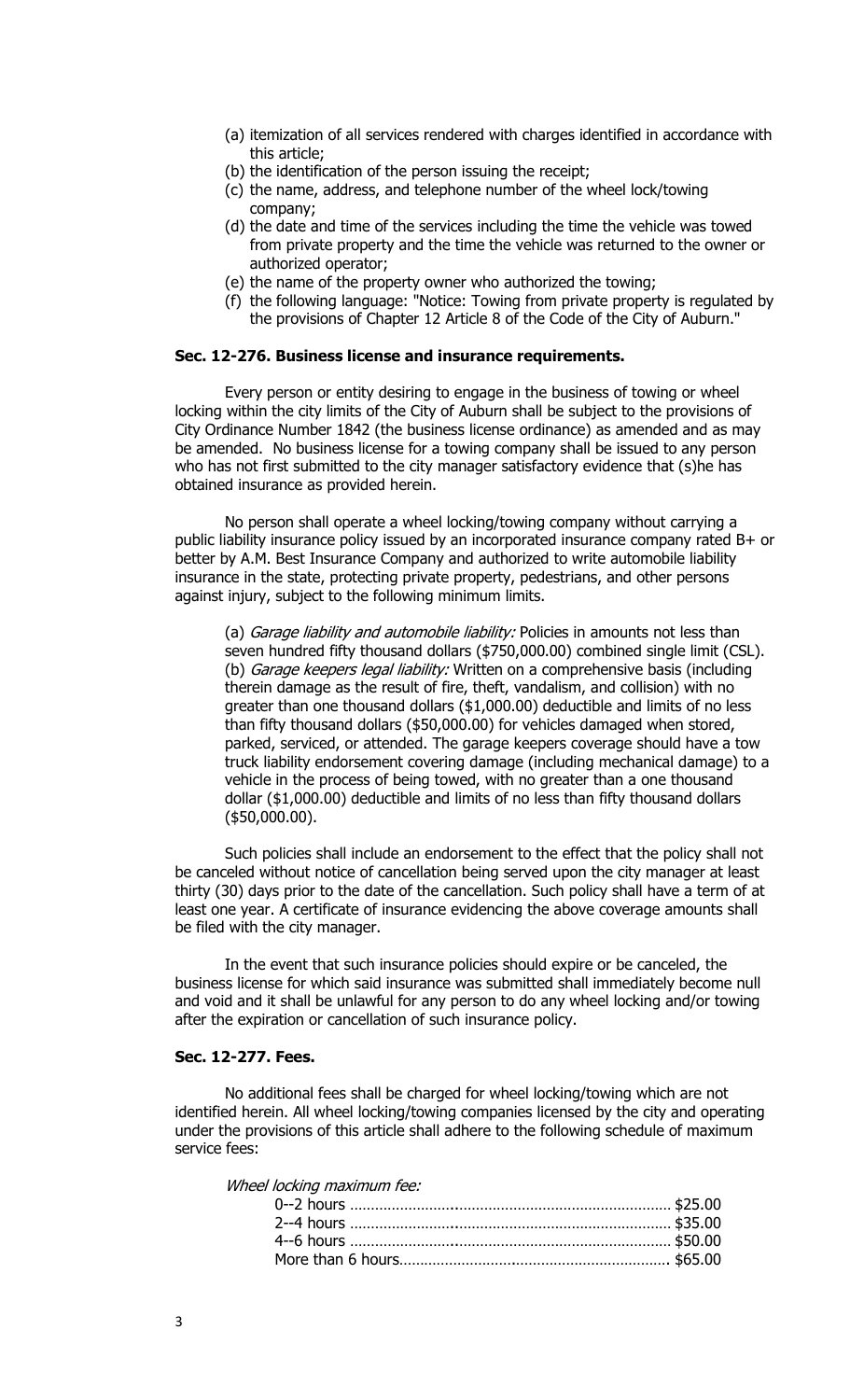|--|--|

Vehicle storage time fee:

First 24 hours following the tow……………….…………………… No charge After the first 24 hours, per day for any part of a day……… \$10.00

The wheel lock/towing company must accept payment for all fees outlined herein both in cash and at least one universally-recognized credit card and must issue a receipt for each payment of fees received at the time the payment is accepted in accordance with Section 12-275. When a credit card is used for payment, the wheel lock/towing company may require that the credit card be presented in person.

## **Sec. 12-278. Wheel locking.**

No wheel lock may be attached to any vehicle within the Auburn city limits between the hours of 6:00 p.m. and 6:00 a.m. After a wheel lock has been attached, no vehicle may be towed until the wheel lock has been attached to the vehicle for at least four (4) hours or at 6:00 p.m., whichever comes first. If a vehicle is towed, the wheel lock fee will be waived and only the tow fee will be charged.

#### **Sec. 12-279. Notification.**

The wheel lock/towing company must report all tows to the Auburn Public Safety Department Communications Division within one hour from the time of the tow.

## **Sec. 12-280. Release of vehicle.**

The towing company must release a vehicle that has been towed from private property within one (1) hour of receiving a request to retrieve said vehicle. Each towing service shall staff or monitor its telephones at all times (pager only does not satisfy this requirement) and immediately advise any vehicle owner or authorized representative who calls by telephone of the following:

- (a) Each and every document or other item which must be produced to retrieve the vehicle.
- (b) Estimated charges based on the fees itemized in Section 12-277 as of the time of the telephone call, and the rate at which charges will accumulate thereafter.
- (c) The acceptable methods of payment.
- (d) That the vehicle can be picked up within one hour of a request received to retrieve said vehicle.

#### **Sec. 12-281. Blocking vehicles.**

It shall be a violation of this article for any person to block a vehicle by any means while waiting for a wheel lock/towing company to arrive on the premises to wheel lock or tow the vehicle.

## **Sec. 12-282. Vehicle not connected upon operator returning.**

The owner or operator of any towing service vehicle which is summoned to tow away any vehicle on private property shall not remove or tow the vehicle away and shall not charge any fee if the vehicle owner or authorized operator returns to the vehicle prior to the towing service operator having physically connected the vehicle to the towing apparatus.

#### **Sec. 12-283. Vehicle not towed upon operator returning.**

If the registered owner or other authorized operator of the vehicle arrives at the scene prior to removal or towing of the vehicle from private property, the vehicle shall be disconnected from the towing or removal apparatus, and that person shall be allowed to remove the vehicle without interference upon the immediate payment of a reasonable service fee of not more than one-half of the fee for such towing service for which a